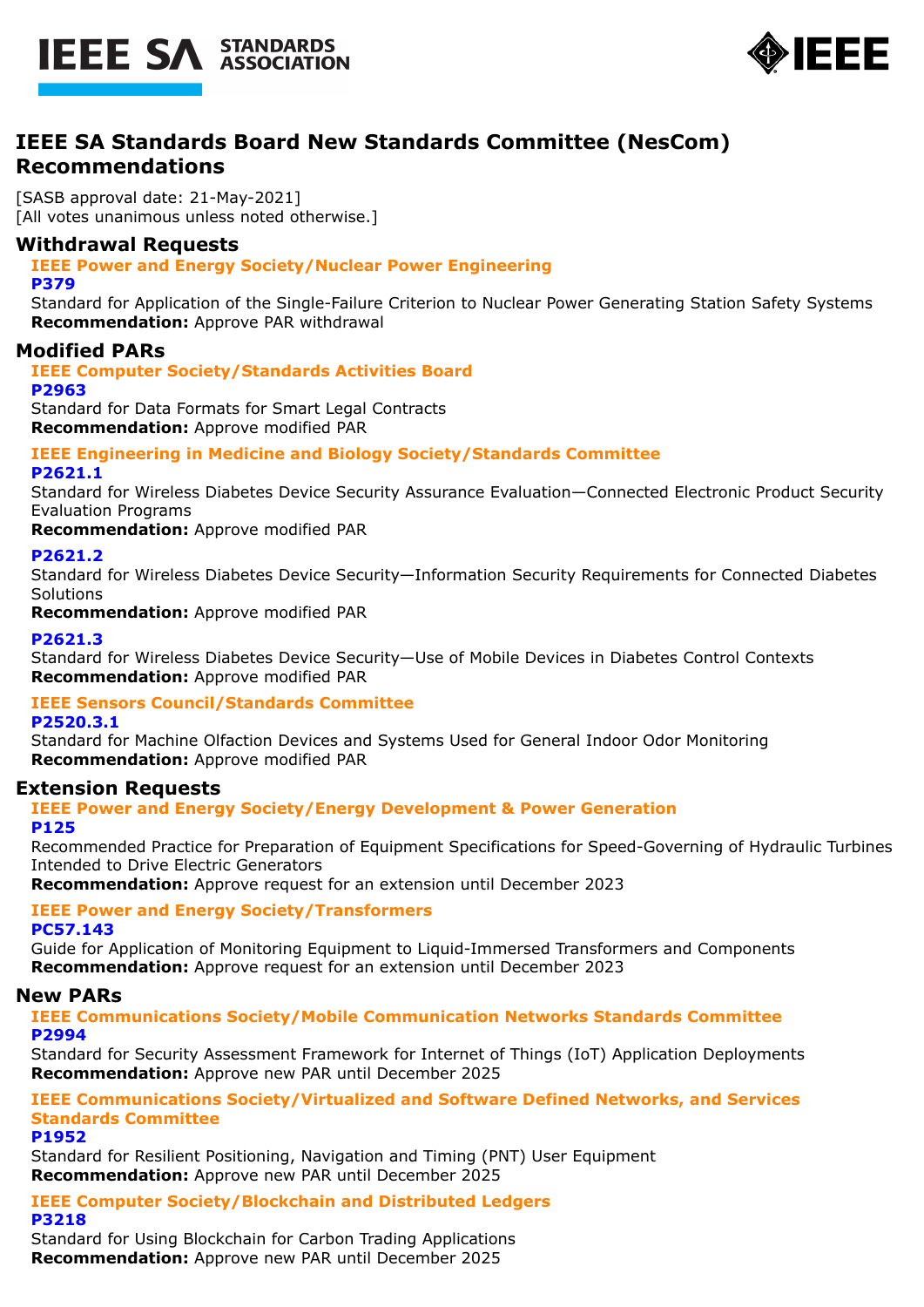#### **P3219**

Standard for Blockchain-based Zero-Trust Framework for Internet of Things (IoT) **Recommendation:** Approve new PAR until December 2025

#### **IEEE Computer Society/LAN/MAN Standards Committee P802.1Qdq**

Standard for Local and Metropolitan Area Networks--Bridges and Bridged Networks Amendment: Shaper Parameter Settings for Bursty Traffic Requiring Bounded Latency **Recommendation:** Approve new PAR until December 2025

#### **IEEE Consumer Technology Society/Standards Committee P2785.1**

Standard for Interconnection and Interoperability Requirements of Smart Home Systems **Recommendation:** Defer new PAR to the next NesCom meeting. Ramy Fathy was assigned as a mentor to help address issues with the scope and other related information needed for the PAR.

## **IEEE Engineering in Medicine and Biology Society/Standards Committee**

### **P1752.2**

Standard for Mobile Health Data: Representation of Cardiovascular, Respiratory, and Metabolic Measures **Recommendation:** Approve new PAR until December 2025

#### **IEEE Industrial Electronics Society/Industrial Electronics Society Standards Committee P1451.5.5**

Standard for a Smart Transducer Interface for Sensors and Actuator -- Wireless Communication Protocols and Transducer Electronic Data Sheet (TEDS) Formats – LoRa Protocol

**Recommendation:** Approve new PAR until December 2025 (6 approve, 2 disapprove [Edwards, Hiertz], 4 abstain [Hong, Ulema, Wang, Wei])

### **P1451.5.6**

Standard for a Smart Transducer Interface for Sensors and Actuator -- Wireless Communication Protocols and Transducer Electronic Data Sheet (TEDS) Formats – Sigfox Protocol

**Recommendation:** Approve new PAR until December 2025 (6 approve, 0 disapprove, 5 abstain [Hiertz, Hong, Reilly, Wang, Wei])

#### **P1451.5.10**

Standard for a Smart Transducer Interface for Sensors and Actuator -- Wireless Communication Protocols and Transducer Electronic Data Sheet (TEDS) Formats – NB-IoT Protocol

Recommendation: Approve new PAR until December 2025 (10 approve, 0 disapprove, 2 abstain [Edwards, Hiertz])

#### **P2992**

Recommended Practice for Data Expression, Exchange, and Processing in Smart Agriculture **Recommendation:** Approve new PAR until December 2025

### **IEEE Industry Applications Society/Industrial & Commercial Power Systems Standards Development Committee**

#### **P3004.9**

Recommended Practice for the Protection of Transformers Used in Industrial and Commercial Power Systems **Recommendation:** Approve new PAR until December 2025

#### **IEEE Power and Energy Society/Energy Development & Power Generation P2800.2**

Recommended Practice for Test and Verification Procedures for Inverter-based Resources (IBRs) Interconnecting with Bulk Power Systems

**Recommendation:** Approve new PAR until December 2025

#### **IEEE Power and Energy Society/Energy Storage & Stationary Battery Committee P2993**

Recommended Practices for Energy Storage System Design using Second-life Electric Vehicle Batteries **Recommendation:** Approve new PAR until December 2025

### **IEEE Power and Energy Society/Nuclear Power Engineering P379.1**

Guide for Application of the Single-Failure Criterion to Nuclear Power Generating Station Safety Systems **Recommendation:** Approve new PAR until December 2025

#### **IEEE Power and Energy Society/Transmission and Distribution P2991**

Guide for Live-Working Robots for Electric Distribution Systems **Recommendation:** Approve new PAR until December 2025

**IEEE Power Electronics Society/Standards Committee P2996**